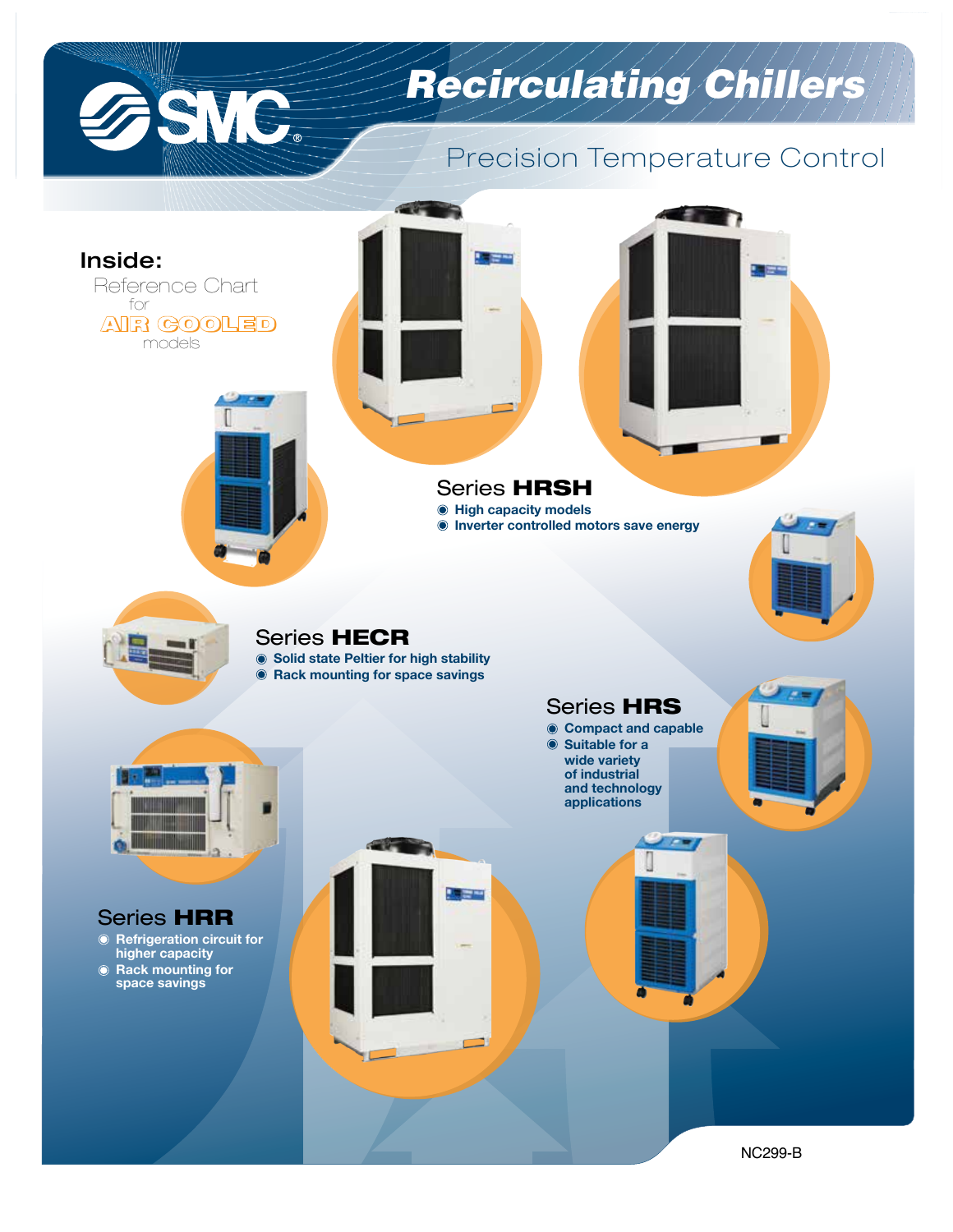| <b>Model Number</b>   | <b>Rated Cooling</b><br>Capacity <sup>1</sup> | <b>Rated Pump</b><br>Flow <sup>2</sup> | <b>Rated Pump</b><br>Capacity | <b>Set Point</b><br>Range | <b>Power</b><br>Supply <sup>3</sup>      | <b>Standard</b> | International | Sound<br>Level  | <b>Dimensions</b> |     |      | <b>Dry</b><br>Weight |
|-----------------------|-----------------------------------------------|----------------------------------------|-------------------------------|---------------------------|------------------------------------------|-----------------|---------------|-----------------|-------------------|-----|------|----------------------|
|                       | kw                                            | <b>Ipm</b>                             | <b>MPa</b>                    | °C                        | <b>Input Voltage</b><br>(VAC, phase, Hz) | CE              | UL            | dB(A)           | mm<br>W<br>D<br>н |     |      | kg                   |
| <b>HRS012-AN-10</b>   | 1.3                                           | $\overline{7}$                         | 0.18                          | $5 - 40 \pm 0.1$          | 115, 1, 60                               | $\bullet$       | $\bullet$     | 55              | 377               | 500 | 615  | 40                   |
| <b>HRS012-AN-10-T</b> | 1.0                                           | 10                                     | 0.42                          | $5 - 40 \pm 0.1$          | 115, 1, 60                               | $\bullet$       | $\bullet$     | 55              | 377               | 500 | 615  | 44                   |
| <b>HRS012-AN-20</b>   | 1.3                                           | $\overline{7}$                         | 0.18                          | $5 - 40 \pm 0.1$          | 200-230, 1, 50/60                        | $\bullet$       | $\bullet$     | 61              | 377               | 500 | 615  | 43                   |
| <b>HRS012-AN-20-T</b> | 1.0                                           | 14                                     | 0.40                          | $5 - 40 \pm 0.1$          | 200-230, 1, 50/60                        | $\bullet$       | $\bullet$     | 61              | 377               | 500 | 615  | 49                   |
| <b>HRS018-AN-10</b>   | 1.7                                           | $\overline{7}$                         | 0.18                          | $5 - 40 \pm 0.1$          | 115, 1, 60                               | $\bullet$       | $\bullet$     | 55              | 377               | 500 | 615  | 40                   |
| <b>HRS018-AN-10-T</b> | 1.4                                           | 10                                     | 0.42                          | $5 - 40 \pm 0.1$          | 115, 1, 60                               | $\bullet$       | $\bullet$     | 55              | 377               | 500 | 615  | 44                   |
| <b>HRS018-AN-20</b>   | 1.9                                           | $\overline{7}$                         | 0.18                          | $5 - 40 \pm 0.1$          | 200-230, 1, 50/60                        | $\bullet$       | $\bullet$     | 61              | 377               | 500 | 615  | 43                   |
| <b>HRS018-AN-20-T</b> | 1.6                                           | 14                                     | 0.40                          | $5 - 40 \pm 0.1$          | 200-230, 1, 50/60                        | $\bullet$       | $\bullet$     | 61              | 377               | 500 | 615  | 49                   |
| <b>HRS024-AN-20</b>   | 2.4                                           | $\overline{7}$                         | 0.18                          | $5 - 40 \pm 0.1$          | 200-230, 1, 50/60                        | $\bullet$       | $\bullet$     | 61              | 377               | 500 | 615  | 43                   |
| <b>HRS024-AN-20-T</b> | 2.1                                           | 14                                     | 0.40                          | $5 - 40 \pm 0.1$          | 200-230, 1, 50/60                        | $\bullet$       | $\bullet$     | 61              | 377               | 500 | 615  | 49                   |
| <b>HRS030-AN-20</b>   | 3.2                                           | $\overline{7}$                         | 0.18                          | $5 - 40 \pm 0.1$          | 200-230, 1, 50/60                        | $\bullet$       | $\bullet$     | 65              | 377               | 500 | 660  | 47                   |
| <b>HRS030-AN-20-T</b> | 2.9                                           | 14                                     | 0.40                          | $5 - 40 \pm 0.1$          | 200-230, 1, 50/60                        | $\bullet$       | $\bullet$     | 65              | 377               | 500 | 660  | 53                   |
| <b>HRS040-AN-20</b>   | 4.2                                           | $\overline{7}$                         | 0.18                          | $5 - 40 \pm 0.1$          | 200-230, 1, 50/60                        | $\bullet$       | $\bullet$     | 68              | 377               | 592 | 676  | 53                   |
| <b>HRS040-AN-20-T</b> | 4.2                                           | 28                                     | 0.23                          | $5 - 40 \pm 0.1$          | 200-230, 1, 50/60                        | $\bullet$       | $\bullet$     | 68              | 377               | 592 | 676  | 53                   |
| <b>HRS050-AN-20</b>   | 5.1                                           | 28                                     | 0.32                          | $5 - 40 \pm 0.1$          | 200-230, 1, 50/60                        | $\bullet$       | $\bullet$     | 68              | 377               | 592 | 976  | 69                   |
| <b>HRS060-AN-20</b>   | 5.9                                           | 28                                     | 0.29                          | $5 - 40 \pm 0.1$          | 200-230, 1, 50/60                        | $\bullet$       | $\bullet$     | 68              | 377               | 592 | 976  | 73                   |
| <b>HRS090-AN-20</b>   | 9.0                                           | 45                                     | 0.5                           | $5 - 35 + 0.5$            | 200-230, 3, 60                           |                 |               | 73              | 377               | 970 | 1080 | 136                  |
| <b>HRS090-AN-40</b>   | 9.0                                           | 45                                     | 0.5                           | $5 - 35 + 0.5$            | 380-415, 3, 50/60                        | $\bullet$       |               | 75              | 377               | 970 | 1080 | 136                  |
| <b>HRSH090-AN-20</b>  | 9.5                                           | 45                                     | 0.5                           | $5 - 40 \pm 0.1$          | 200-230, 3, 60                           | $\bullet$       | $\bullet$     | 66              | 377               | 970 | 1080 | 130                  |
| <b>HRSH090-AN-40</b>  | 9.5                                           | 45                                     | 0.5                           | $5 - 40 \pm 0.1$          | 380-415, 3, 50/60                        | $\bullet$       | $\bullet$     | 66              | 377               | 970 | 1080 | 130                  |
| <b>HRS100-AN-20</b>   | 9.5                                           | 56                                     | 0.5                           | $5 - 35 \pm 1.0$          | 200-230, 3, 60                           |                 |               | 70              | 954               | 616 | 1434 | 171                  |
| <b>HRS100-AN-40</b>   | 9.5                                           | 56                                     | 0.5                           | $5 - 35 \pm 1.0$          | 380-415, 3, 50/60                        | $\bullet$       |               | 70              | 954               | 616 | 1434 | 171                  |
| <b>HRSH100-AN-20</b>  | 10.5                                          | 45                                     | 0.43                          | $5 - 35 \pm 0.1$          | 200-230, 3, 60                           | $\bullet$       | $\bullet$     | 68              | 954               | 715 | 1420 | 180                  |
| <b>HRSH100-AN-40</b>  | 10.5                                          | 45                                     | 0.43                          | $5 - 35 \pm 0.1$          | 380-415, 3, 50/60                        | $\bullet$       | $\bullet$     | 68              | 954               | 715 | 1420 | 180                  |
| <b>HRS150-AN-20</b>   | 14.5                                          | 56                                     | 0.5                           | $5 - 35 \pm 1.0$          | 200-230, 3, 60                           |                 |               | 70              | 954               | 616 | 1434 | 177                  |
| <b>HRS150-AN-40</b>   | 14.5                                          | 56                                     | 0.5                           | $5 - 35 \pm 1.0$          | 380-415, 3, 50/60                        | $\bullet$       |               | $\overline{72}$ | 954               | 616 | 1434 | 177                  |
| <b>HRSH150-AN-20</b>  | 15.7                                          | 45                                     | 0.45                          | $5 - 35 \pm 0.1$          | 200-230, 3, 60                           | $\bullet$       | $\bullet$     | 68              | 954               | 715 | 1420 | 215                  |
| <b>HRSH150-AN-40</b>  | 15.7                                          | 45                                     | 0.45                          | $5 - 35 \pm 0.1$          | 380-415, 3, 50/60                        | $\bullet$       | $\bullet$     | 68              | 954               | 715 | 1420 | 215                  |
| <b>HRS200-AN-46</b>   | 20.5                                          | 45                                     | 0.45                          | $5 - 35 \pm 1.0$          | 460, 3, 60                               |                 | $\bullet$     | 75              | 954               | 752 | 1420 | 214                  |
| <b>HRSH200-AN-20</b>  | 20.5                                          | 45                                     | 0.45                          | $5 - 35 \pm 0.1$          | 200-230, 3, 60                           | $\bullet$       | $\bullet$     | 68              | 954               | 715 | 1420 | 215                  |
| <b>HRSH200-AN-40</b>  | 20.5                                          | 45                                     | 0.45                          | $5 - 35 \pm 0.1$          | 380-415, 3, 50/60                        | $\bullet$       | $\bullet$     | 68              | 954               | 715 | 1420 | 215                  |
| <b>HRSH250-AN-20</b>  | 25.0                                          | 125                                    | 0.5                           | $5 - 35 \pm 0.1$          | 200-230, 3, 60                           | $\bullet$       | $\bullet$     | 68              | 1035              | 850 | 1720 | 280                  |
| <b>HRSH250-AN-40</b>  | 25.0                                          | 125                                    | 0.5                           | $5 - 35 \pm 0.1$          | 380-415, 3, 50/60                        | $\bullet$       | $\bullet$     | 68              | 1035              | 850 | 1720 | 280                  |
| <b>HRSH300-AN-20</b>  | 28.0                                          | 125                                    | 0.5                           | $5 - 35 + 0.1$            | 200-230, 3, 60                           | $\bullet$       | $\bullet$     | 71              | 1035              | 850 | 1720 | 280                  |
| <b>HRSH300-AN-40</b>  | 28.0                                          | 125                                    | 0.5                           | $5 - 35 + 0.1$            | 380-415, 3, 50/60                        | $\bullet$       | $\bullet$     | 71              | 1035              | 850 | 1720 | 280                  |

## Floor Mounted

*Notes:* 1 HRS cooling capacity at 20°C SP, 25°C ambient, 60 Hz; HRSH cooling capacity at 20°C SP, 32°C ambient, 60 Hz  $\bullet$  For HRS012/018/024/030 with turbine pump and all other models, flow rate at 50 psi (0.35 Mpa) 60 Hz

For HRS012/018/024/030 with magnetically coupled pump, flow rate at <sup>26</sup> psi (0.18 Mpa) <sup>60</sup> Hz

 $\bigoplus$  +/- 10% allowable voltage fluctuation

#### HRS General Use Compact Chiller

- **PID control**
- **Heating function**
- **Tool-less filter maintenance**  $\bullet$
- **35 alarm functions**  $\bullet$
- **Analog I/O and RS232C/RS485** Ô **serial communication**
- **R407C or R410A refrigerant**
- **UL standards, CE Marking**



### **HRSH** High Efficiency Inverter Chiller

- **PID control**
- **Heating function**
- **Maintenance free immersion pump**  $\bullet$
- **IPX4 outdoor/splash proof rated**
- **42 alarm functions**
- **Analog I/O and RS232C/RS485 serial communication**
- **R410A refrigerant**
- **UL standards, CE Marking**

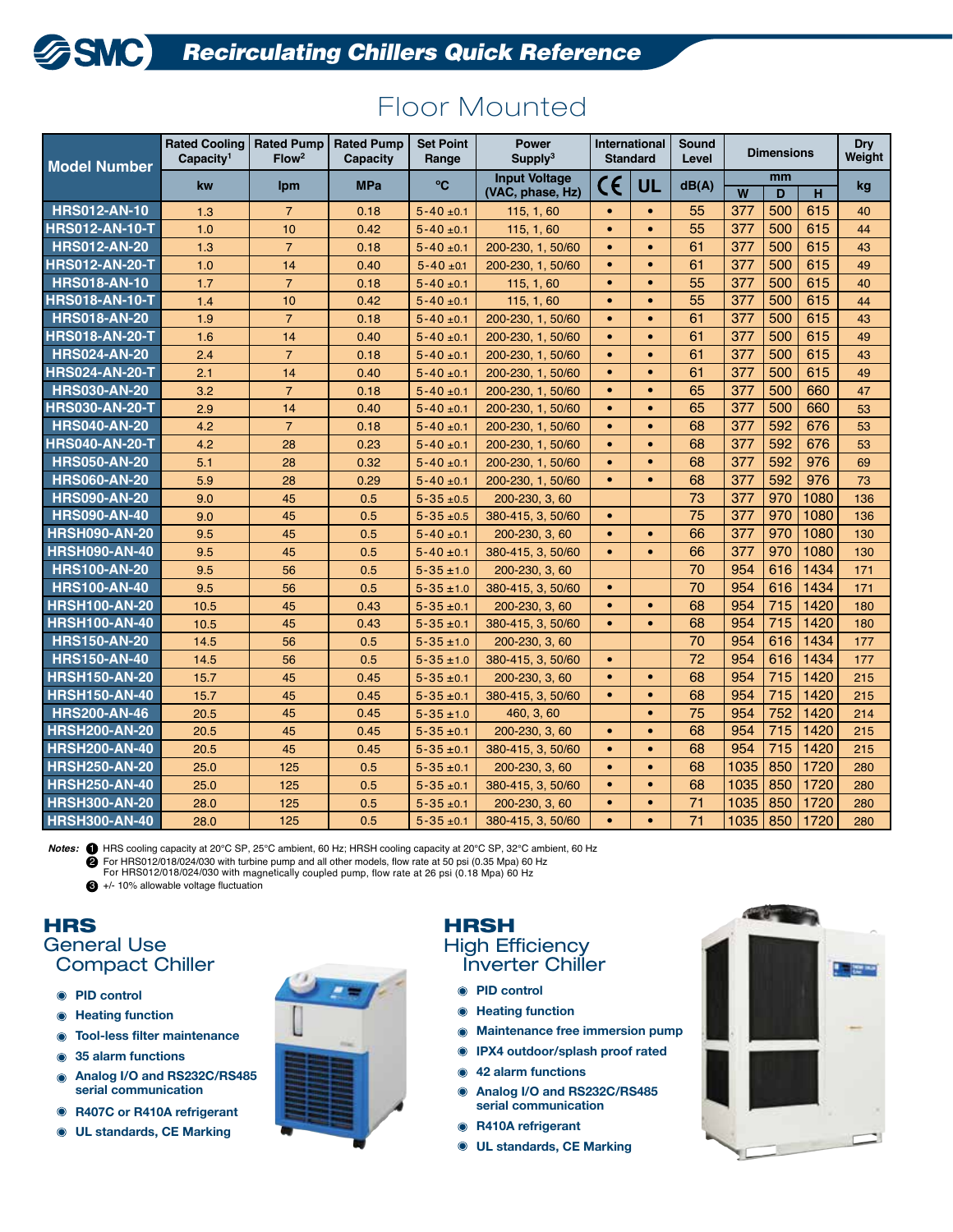| <b>Model Number</b>   | Rated<br>Cooling<br>Capacity <sup>1</sup> | <b>Rated</b><br><b>Pump</b><br>Flow <sup>2</sup> | Rated<br>Pump<br>Capacity | <b>Set Point</b><br>Range             | <b>Power</b><br>Supply <sup>3</sup>      | International<br><b>Standard</b> |           | Sound<br>Level | <b>Dimensions</b> |         |     | <b>Dry</b><br>Weight |
|-----------------------|-------------------------------------------|--------------------------------------------------|---------------------------|---------------------------------------|------------------------------------------|----------------------------------|-----------|----------------|-------------------|---------|-----|----------------------|
|                       | kw                                        | <b>Ipm</b>                                       | <b>MPa</b>                | °C.                                   | <b>Input Voltage</b><br>(VAC, phase, Hz) | C€                               | UL        | dB(A)          | W                 | mm<br>D | н   | kq                   |
| <b>HECR002-A5N</b>    | 0.2                                       | 3 max                                            | $0.09$ max                | $10 - 60 \pm (0.01 \text{ to } 0.03)$ | 100-240, 1, 50/60                        | $\bullet$                        | $\bullet$ | 49             | 484               | 300     | 176 | 14                   |
| HECR002-A5N-P         | 0.2                                       | 4 max                                            | $0.12 \text{ max}$        | $10 - 60 \pm (0.01 \text{ to } 0.03)$ | 100-240, 1, 50/60                        | $\bullet$                        | $\bullet$ | 49             | 484               | 300     | 176 | 14                   |
| HECR004-A5N           | 0.4                                       | 3 max                                            | $0.14$ max                | $10 - 60 \pm (0.01 \text{ to } 0.03)$ | 100-240, 1, 50/60                        | $\bullet$                        | $\bullet$ | 55             | 484               | 400     | 176 | 18                   |
| HECR004-A5N-P         | 0.4                                       | 6 max                                            | $0.30$ max                | $10 - 60 \pm (0.01 \text{ to } 0.03)$ | 100-240, 1, 50/60                        | $\bullet$                        | $\bullet$ | 55             | 484               | 400     | 176 | 18                   |
| HECR006-A5N           | 0.5                                       | 4 max                                            | $0.15$ max                | $10 - 60 \pm (0.01 \text{ to } 0.03)$ | 100-240. 1. 50/60                        | $\bullet$                        | $\bullet$ | 55             | 484               | 400     | 176 | 21                   |
| HECR006-A5N-P         | 0.5                                       | 6 max                                            | $0.30$ max                | $10 - 60 \pm (0.01 \text{ to } 0.03)$ | 100-240, 1, 50/60                        | $\bullet$                        | $\bullet$ | 55             | 484               | 400     | 176 | 21                   |
| <b>HECR008-A5N</b>    | 0.8                                       | 5 max                                            | $0.14$ max                | $10 - 60 \pm (0.01 \text{ to } 0.03)$ | 100-240, 1, 50/60                        | $\bullet$                        | $\bullet$ | 54             | 484               | 400     | 267 | 31                   |
| HECR008-A5N-P         | 0.8                                       | 7 max                                            | $0.30$ max                | $10 - 60 \pm (0.01 \text{ to } 0.03)$ | 100-240, 1, 50/60                        | $\bullet$                        | $\bullet$ | 54             | 484               | 400     | 267 | 31                   |
| HECR010-A2N           | 1.0                                       | 5 max                                            | $0.14$ max                | $10 - 60 \pm (0.01 \text{ to } 0.03)$ | 200-240, 1, 50/60                        | $\bullet$                        | $\bullet$ | 54             | 484               | 400     | 267 | 33                   |
| HECR010-A2N-P         | 1.0                                       | 7 max                                            | 0.30 max                  | $10 - 60 \pm (0.01 \text{ to } 0.03)$ | 200-240, 1, 50/60                        | $\bullet$                        | $\bullet$ | 54             | 484               | 400     | 267 | 33                   |
| <b>HRR012-AN-20</b>   | 1.2                                       | $\overline{7}$                                   | 0.18                      | $10 - 35 + 0.1$                       | 200-230, 1, 50/60                        | $\bullet$                        | $\bullet$ | 60             | 483               | 630     | 310 | 40                   |
| <b>HRR012-AN-20-T</b> | 0.9                                       | 14                                               | 0.4                       | $10 - 35 + 0.1$                       | 200-230, 1, 50/60                        | $\bullet$                        | $\bullet$ | 60             | 483               | 630     | 310 | 40                   |
| <b>HRR018-AN-20</b>   | 1.8                                       | $\overline{7}$                                   | 0.18                      | $10 - 35 + 0.1$                       | 200-230, 1, 50/60                        | $\bullet$                        | $\bullet$ | 60             | 483               | 630     | 310 | 40                   |
| <b>HRR018-AN-20-T</b> | 1.5                                       | 14                                               | 0.4                       | $10 - 35 \pm 0.1$                     | 200-230, 1, 50/60                        | $\bullet$                        | $\bullet$ | 60             | 483               | 630     | 310 | 40                   |
| <b>HRR024-AN-20</b>   | 2.4                                       | $\overline{7}$                                   | 0.18                      | $10 - 35 + 0.1$                       | 200-230, 1, 50/60                        | $\bullet$                        | $\bullet$ | 64             | 483               | 636     | 399 | 46                   |
| <b>HRR024-AN-20-T</b> | 2.1                                       | 14                                               | 0.4                       | $10 - 35 + 0.1$                       | 200-230, 1, 50/60                        | $\bullet$                        | $\bullet$ | 64             | 483               | 636     | 399 | 46                   |
| <b>HRR030-AN-20</b>   | 3.0                                       | $\overline{7}$                                   | 0.18                      | $10 - 35 \pm 0.1$                     | 200-230, 1, 50/60                        | $\bullet$                        | $\bullet$ | 64             | 483               | 636     | 399 | 46                   |
| <b>HRR030-AN-20-T</b> | 2.7                                       | 14                                               | 0.4                       | $10 - 35 + 0.1$                       | 200-230, 1, 50/60                        | $\bullet$                        | $\bullet$ | 64             | 483               | 636     | 399 | 46                   |

Rack Mounted

*Notes:* 1 HECR cooling capacity at 20°C SP, 25°C ambient, 3 L/min (002 to 006) or 4 L/min (008, 010); HRR capacity at rated flow  $\ddot{2}$  +/- 10% allowable voltage fluctuation

### **HECR** Rack Mount Peltier Chiller

- **PID control**
- **Heating function**
- **14 alarm functions**
- **Analog I/O and RS232C/RS485**  $\bullet$ **serial communication**
- **Refrigerant free**
- **UL standards, CE Marking**



#### HRR High Efficiency Inverter Chiller

- **PID control**
- **Heating function**
- $\bullet$ **Analog I/O and RS232C/RS485 serial communication**
- **R410A refrigerant**
- **UL standards, CE marking**  $\bullet$